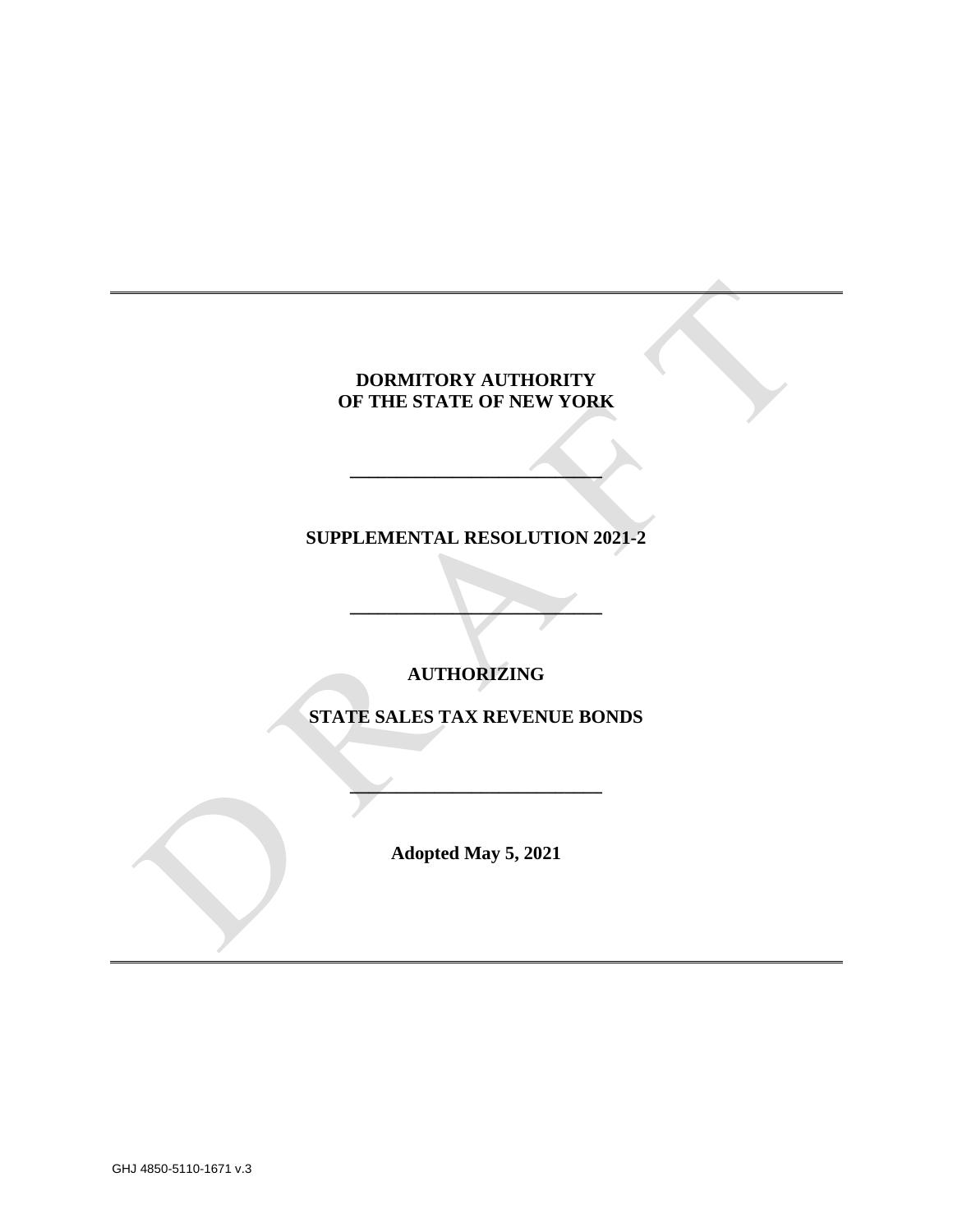# TABLE OF CONTENTS

| <b>SECTION 1.01.</b><br>SECTION 1.02.                                 |                                                                 |
|-----------------------------------------------------------------------|-----------------------------------------------------------------|
| <b>SECTION 1.03.</b>                                                  |                                                                 |
| ARTICLE II. AUTHORIZATION, TERMS AND ISSUANCE OF THE SERIES 2021-2    |                                                                 |
|                                                                       |                                                                 |
| SECTION 2.01.                                                         | Authorization of Series 2021-2 Bonds; Principal Amount,         |
| <b>SECTION 2.02.</b>                                                  |                                                                 |
| SECTION 2.03.                                                         |                                                                 |
| SECTION 2.04.                                                         |                                                                 |
| SECTION 2.05.                                                         |                                                                 |
| SECTION 2.06.                                                         |                                                                 |
| <b>ARTICLE III. EXECUTION AND AUTHENTICATION OF THE SERIES 2021-2</b> |                                                                 |
|                                                                       |                                                                 |
| <b>SECTION 3.01.</b>                                                  |                                                                 |
| SECTION 3.02.                                                         |                                                                 |
|                                                                       |                                                                 |
| SECTION 4.01.                                                         |                                                                 |
|                                                                       |                                                                 |
| <b>SECTION 5.01.</b>                                                  |                                                                 |
| <b>SECTION 5.02.</b>                                                  |                                                                 |
|                                                                       |                                                                 |
| SECTION 6.01.                                                         | Reduction in Principal Amount of Series 2021-2 Bonds Authorized |
| SECTION 6.02.                                                         |                                                                 |
| SECTION 6.03.                                                         |                                                                 |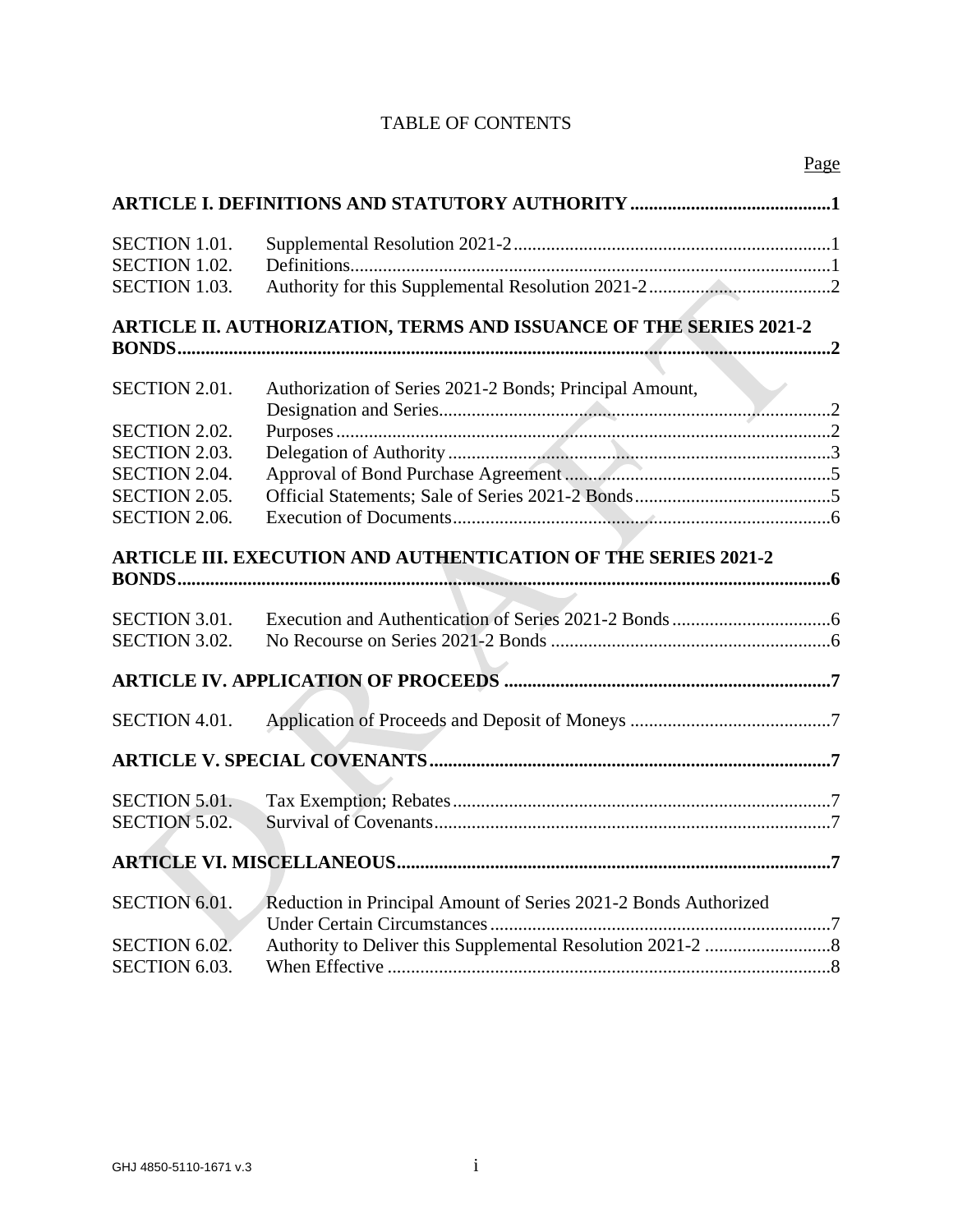## **SUPPLEMENTAL RESOLUTION 2021-2 AUTHORIZING STATE SALES TAX REVENUE BONDS**

## **BE IT RESOLVED BY THE DORMITORY AUTHORITY OF THE STATE OF NEW YORK AS FOLLOWS:**

## **ARTICLE I.**

### **DEFINITIONS AND STATUTORY AUTHORITY**

**SECTION 1.01. Supplemental Resolution 2021-2**. This Supplemental Resolution 2021-2 Authorizing State Sales Tax Revenue Bonds is supplemental to and constitutes a Supplemental Resolution within the meaning of and is adopted in accordance with Article A-IX of the resolution adopted by the Dormitory Authority of the State of New York (the "**Authority**") on September 11, 2013 entitled "State Sales Tax Revenue Bonds General Bond Resolution Adopted September 11, 2013" and referred to herein as the "**Resolution**."

### **SECTION 1.02. Definitions.**

(a) All terms which are defined in Section 1.01 of the Resolution and Article A–1 of Annex A of the Resolution, unless otherwise defined herein, shall have the same meanings, respectively, in this Supplemental Resolution 2021-2 as such terms are given therein.

(b) In addition, as used in this Supplemental Resolution 2021-2, unless a different meaning clearly appears from the context, the following words shall have the following respective meanings:

"**City**" means The City of New York.

"**FY 2022 Budget**" means Chapter 59 of the Laws of the State of New York of 2021, enacted by the State Legislature of New York and signed into law by the Governor of the State of New York on April 19, 2021.

"**LGAC**" means the New York Local Government Assistance Corporation, a public benefit corporation of the State established pursuant to Part A4 of Chapter 62 and Part V of Chapter 63 of the Laws of 2003 of the State of New York.

"**Secured Hospital Project Bonds**" has the meaning ascribed thereto in Subdivision 3-a of Section 2872 of Article 28-B of New York Public Health Law.

"**Series 2021-2 Bonds**" means the Bonds of one or more Series or subseries authorized by Article II of this Supplemental Resolution 2021-2.

"**STARC**" means the Sales Tax Asset Receivable Corporation, a local development corporation established by the City under Section 1411 of the New York Not-for-Profit Corporation Law pursuant to Section 3238-a of the New York Public Authorities Law.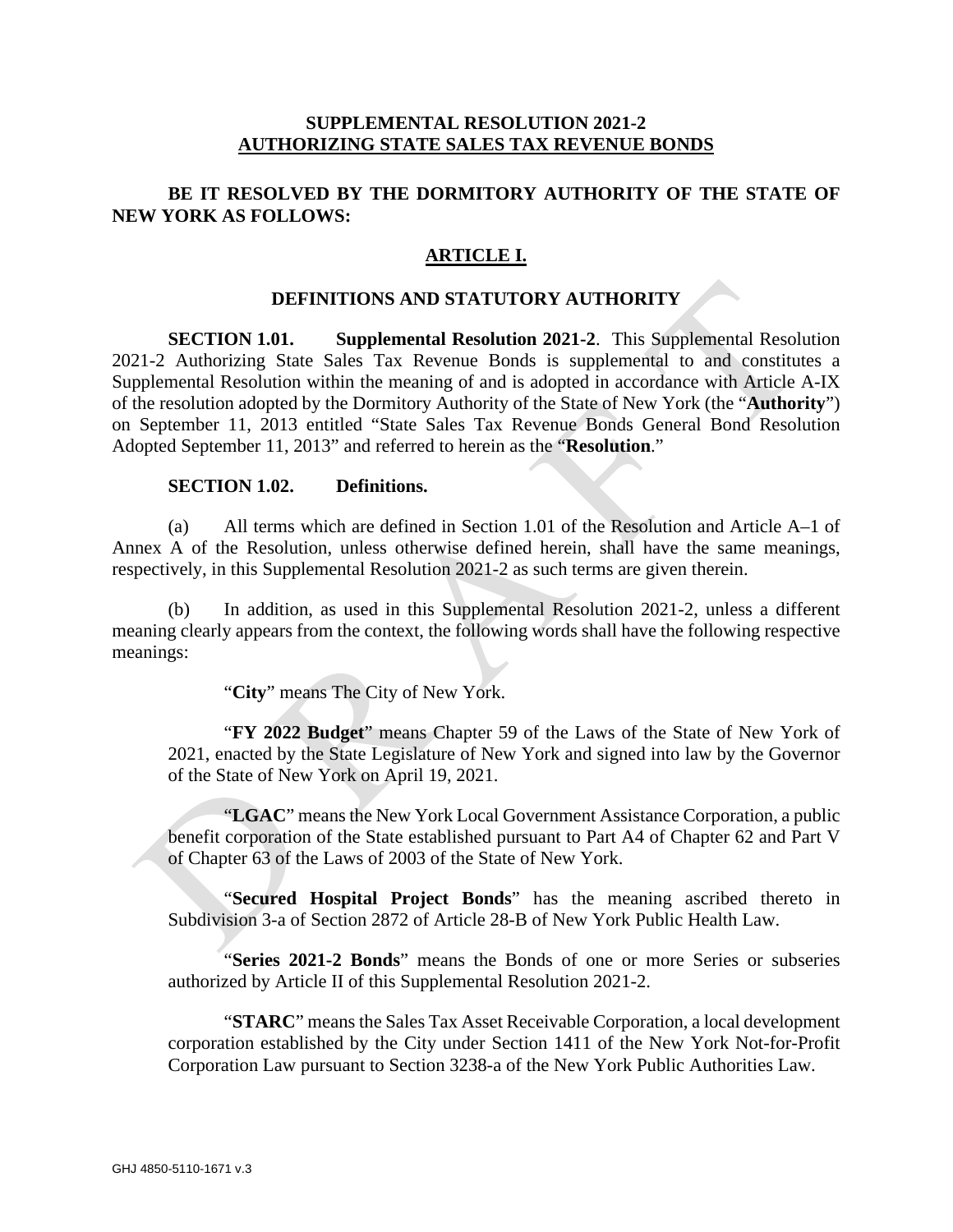**"Supplemental Resolution 2021-2"** means this Supplemental Resolution 2021-2 Authorizing State Sales Tax Revenue Bonds.

**"Tax Certificate"** means a certificate or certificates of the Authority as to arbitrage and compliance with the provisions of Section 103(a) of the Code executed in connection with the issuance of Series 2021-2 Bonds issued as Tax-Exempt Bonds.

**"Tax-Exempt Bonds"** means Bonds the interest on which is intended to be excluded from gross income for purposes of federal income taxation.

"**Taxable Bonds"** means Bonds the interest on which is intended to be included in gross income for purposes of federal income taxation.

(c) Words of the masculine gender shall be deemed and construed to include correlative words of the feminine and neuter genders. Unless the context shall otherwise indicate, words importing the singular number shall include the plural number and vice versa, and words importing persons shall include firms, associations and corporations, including public bodies, as well as natural persons.

(d) The terms "hereby," "hereof," "hereto," "herein" and "hereunder" and any similar terms, as used in this Supplemental Resolution 2021-2, refer to this Supplemental Resolution 2021-2.

**SECTION 1.03. Authority for this Supplemental Resolution 2021-2.** This Supplemental Resolution 2021-2 is adopted pursuant to the provisions of the Acts, as amended by the FY 2022 Budget, and the Resolution.

# **ARTICLE II.**

## **AUTHORIZATION, TERMS AND ISSUANCE OF THE SERIES 2021-2 BONDS**

**SECTION 2.01. Authorization of Series 2021-2 Bonds; Principal Amount, Designation and Series.** One or more Series or subseries of Bonds entitled to the benefit, protection and security of the Resolution are hereby authorized to be issued on one or more dates in an aggregate principal amount not to exceed \$2,000,000,000, and subject to the further limitation set forth in Section 6.01 herein. Such Series of Bonds shall be designated as and shall be distinguished from the Bonds of all other Series by such title or titles as set forth in the related Certificate of Determination, pursuant to and subject to the terms, conditions and limitations established in the Resolution and this Supplemental Resolution 2021-2.

## **SECTION 2.02. Purposes.**

(a) Sections 51 and 59, respectively, of Part JJJ of the FY 2022 Budget authorized the Authority to issue one or more Series of Bonds pursuant to the Acts (i) to finance the legal defeasance or payment of all of the outstanding bonds of STARC, which are secured by certain annual payments from the LGAC to the City which were assigned to STARC, including one or more related debt service reserve funds, and costs of issuance attributable thereto; and (ii) for the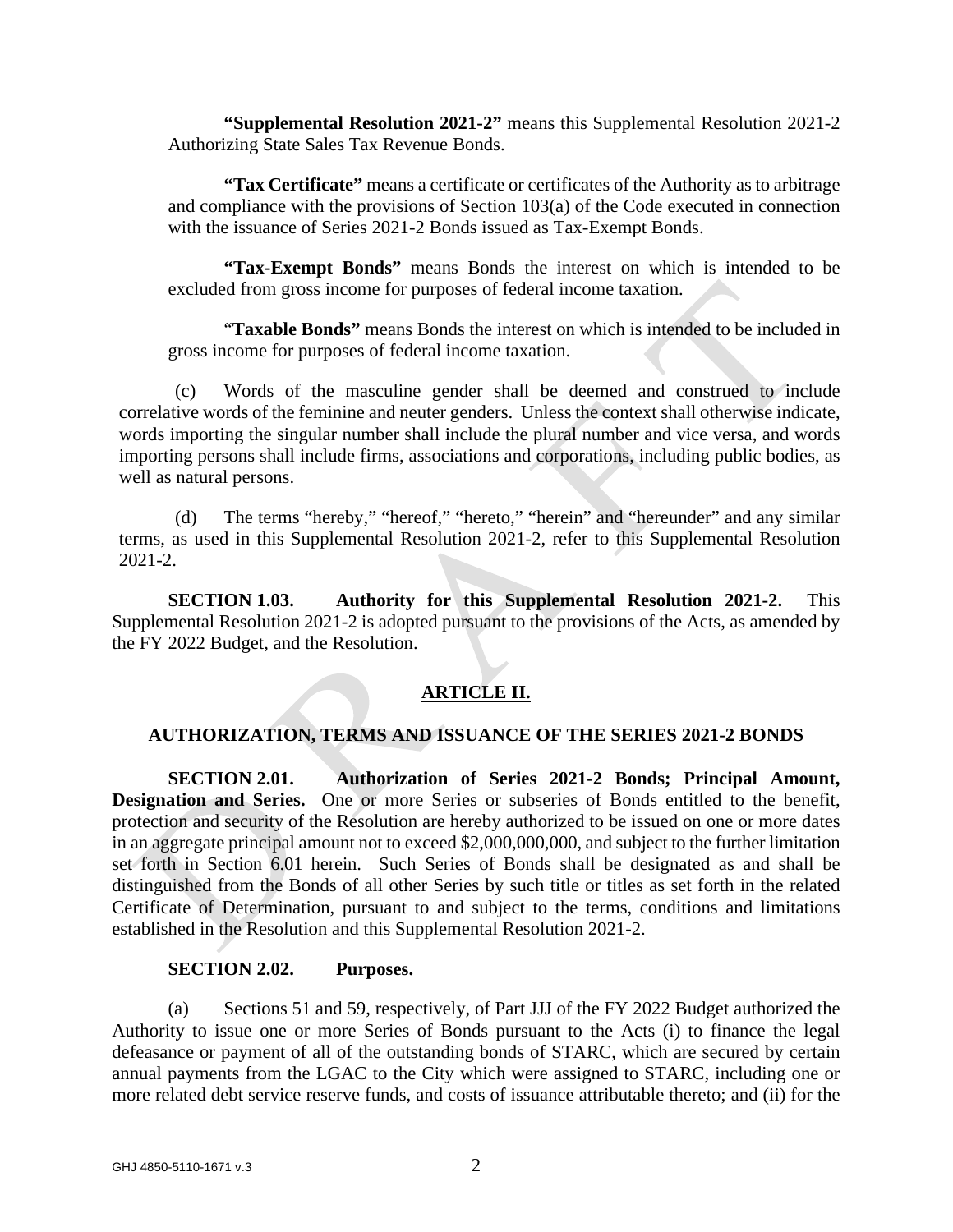purpose of refunding outstanding Secured Hospital Project Bonds, including one or more related debt service reserve funds, and costs of issuance attributable thereto.

(b) The purposes for which the Series 2021-2 Bonds may be issued are (i) to finance the legal defeasance or payment of all the outstanding Sales Tax Asset Revenue Bonds, Fiscal 2015 Series A, previously issued by STARC, and (ii) for the purpose of refunding all or a portion of the outstanding (1) Secured Hospital Revenue Refunding Bonds (North General Hospital), Series 2003, (2) Secured Hospital Revenue Refunding Bonds, Interfaith Medical Center, Series 2007 and/or (3) Secured Hospital Revenue Refunding Bonds (Wyckoff Heights Medical Center), Series 2015, previously issued by the Authority, as well as to fund a debt service reserve fund and/or to pay the Costs of Issuance of the Series 2021-2 Bonds (including to fund the payment of a portion of the interest payable on the Series 2021-2 Bonds).

**SECTION 2.03. Delegation of Authority.** There is hereby delegated to any Authorized Officer of the Authority, subject to the limitations contained herein and in the Resolution, the power with respect to each series of the Series 2021-2 Bonds to determine and carry out the following:

(a) The sale of the Series 2021-2 Bonds at public or private sale on a negotiated basis or through competitive bidding; approve the terms of and publication of one or more official statements describing the Series 2021-2 Bonds; and select the underwriter or underwriters for such Series 2021-2 Bonds and execute a contract or contracts of purchase on behalf of the Authority, if such Series 2021-2 Bonds are sold on a negotiated basis, and circulate or publish a notice of sale and select the manner in which the winning bid or bids will be selected and the Series 2021-2 Bonds awarded, if such Series 2021-2 Bonds are sold on a competitive basis; *provided, however,* that in the case of a private sale, the purchase price shall not be less than ninety percent (90%) of the principal amount of the Series 2021-2 Bonds sold;

(b) The principal amount of Series 2021-2 Bonds to be issued, and whether such Series shall be sold separately or together with other Series of Bonds, and whether any such Series 2021- 2 Bonds shall be consolidated into a single Series with any other Series of Bonds authorized to be issued under the Resolution and any Supplemental Resolution authorized pursuant thereto; *provided, however,* that the aggregate principal amount of Series 2021-2 Bonds to be issued shall not exceed the limitation thereon set forth in Section 2.01 hereof;

(c) In connection with each issue of Series 2021-2 Bonds, the Record Date or Dates, the date or dates, maturity date or dates and principal amount of each maturity of the Series 2021- 2 Bonds, and the amount and date of each Sinking Fund Installment, if any, and which Series 2021- 2 Bonds are Serial Bonds or Term Bonds, if any; *provided, however,* that no Series 2021-2 Bond shall mature later than thirteen (13) years from its date of issuance, and, *provided further,* that with respect to any Series 2021-2 Bonds issued for the purpose of refunding outstanding bonds, the final maturity of such Series 2021-2 Bonds shall not exceed the fiscal year of the final maturity of the outstanding bonds being refunded, considered in the aggregate;

(d) The Series 2021-2 Bonds which are Variable Interest Rate Bonds, if any, and the Series 2021-2 Bonds which are Put Bonds, if any, and any matters related thereto, including (i) the terms and provisions of any such Series 2021-2 Bonds, including provisions regarding tender for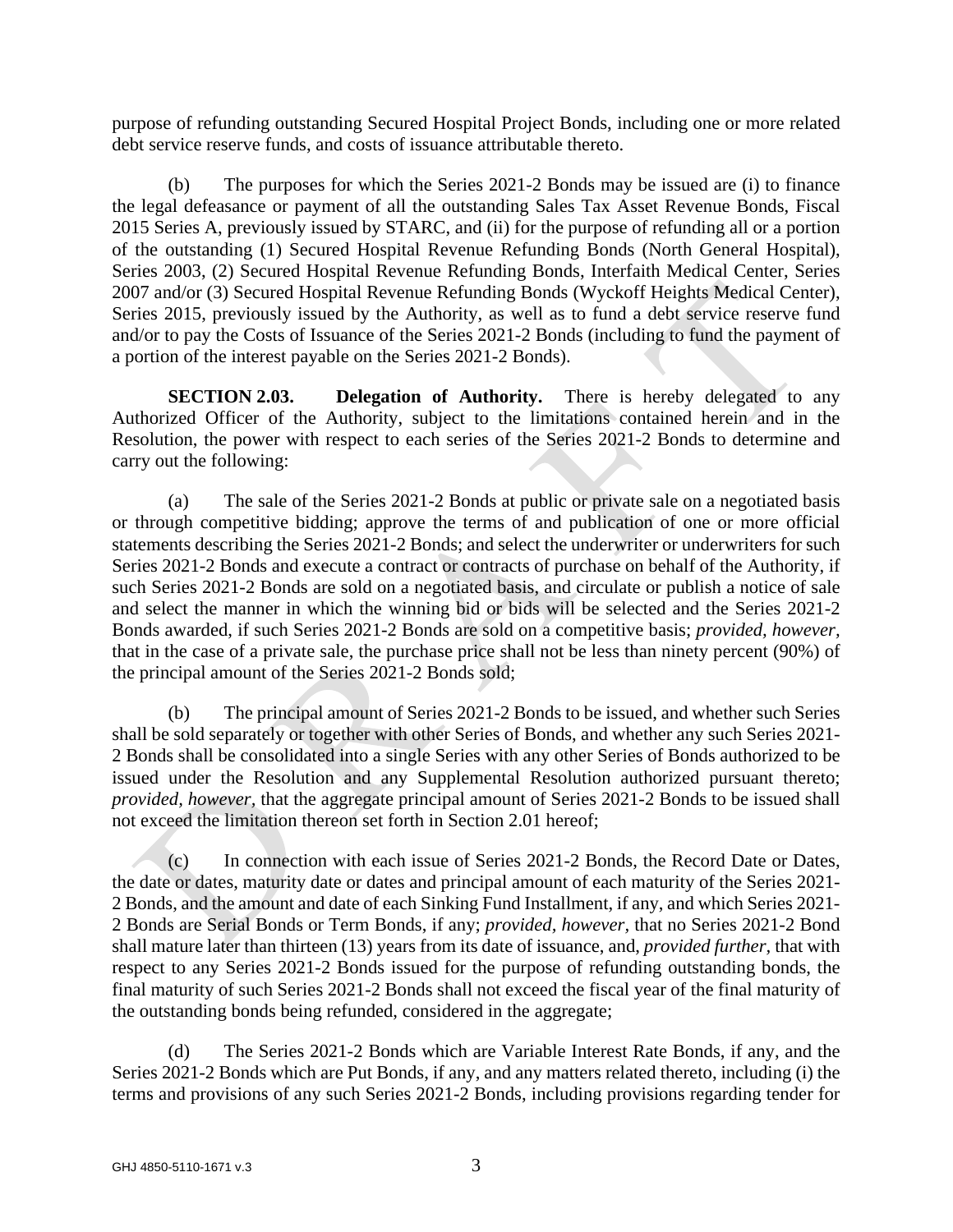purchase or redemption thereof and payment of the purchase or Redemption Price thereof, (ii) the selection of remarketing agents, market agents, auction agents, dealers or any other agents or parties to ancillary arrangements and the terms of any such arrangements, (iii) the manner of determining specified matters relating to the defeasance of such Series 2021-2 Bonds and (iv) the methods for determining the accrual of Debt Service;

(e) Except in the case of Capital Appreciation Bonds and Deferred Income Bonds, the interest rate or rates, if any, of the Series 2021-2 Bonds that are fixed rate bonds, the initial interest rate or rates on Series 2021-2 Bonds that are Variable Interest Rate Bonds and the manner for determining the subsequent rate or rates of interest thereon; and the date from which interest on the Series 2021-2 Bonds shall accrue and the interest payment dates therefor; *provided, however,* that the true interest cost (as determined by an Authorized Officer of the Authority, which determination shall be conclusive) on the Series 2021-2 Bonds that are fixed rate bonds, and the initial rate of interest on the Series 2021-2 Bonds that are Variable Interest Rate Bonds, shall not exceed seven and one-half percent (7.5%) per annum if issued as Tax-Exempt Bonds and ten percent (10.0%) per annum if issued as Taxable Bonds, or such other rate or rates per annum as the resolution of the New York State Public Authorities Control Board approving issuance of the Series 2021-2 Bonds may establish;

(f) The Series 2021-2 Bonds which are Capital Appreciation Bonds, if any, the Valuation Dates for such Bonds and the Accreted Value on each such Valuation Date;

(g) The Series 2021-2 Bonds which are Deferred Income Bonds, if any, the Valuation Dates and the Interest Commencement Date for such Bond and the Accreted Value on each such date;

(h) The Series 2021-2 Bonds that are Tax-Exempt Bonds and Taxable Bonds;

(i) The provisions relating to (i) any Credit Facility or other similar financial arrangement entered into in connection with the issuance of the Series 2021-2 Bonds and (ii) the obligations payable thereunder and the agreements or instruments, if any, to be entered into therewith;

(j) The denomination or denominations of and the manner of numbering and lettering the Series 2021-2 Bonds;

(k) The Series 2021-2 Bonds which are Book Entry Bonds, if any, and the Depository therefor;

(l) The Redemption Price or Redemption Prices, if any, and, subject to Article IV of the Resolution, the redemption terms, if any, for the Series 2021-2 Bonds, which Redemption Price of any Series 2021-2 Bonds subject to redemption at the election or direction of the Authority may be equal to a percentage of the principal amount of the Series 2021-2 Bonds to be redeemed, plus accrued interest thereon to the date of redemption, and/or may alternatively be determined by a formula which is intended to "make whole" the holders of such 2021-2 Bonds by setting a Redemption Price based on the expected rate of return to such holders;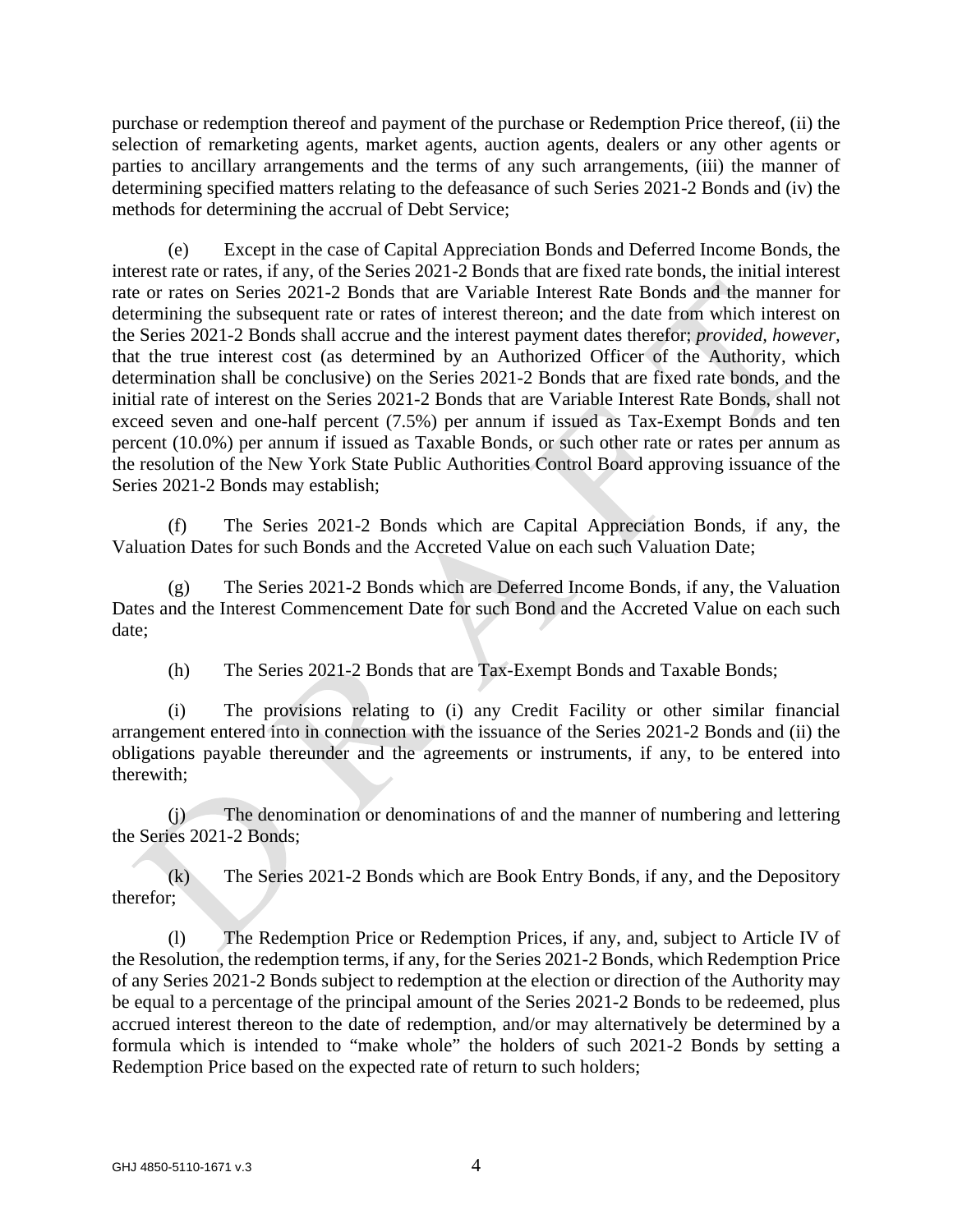(m) Provisions for the sale or exchange of the Series 2021-2 Bonds and for the delivery thereof;

(n) The form of the Series 2021-2 Bonds and the form of the Trustee's certificate of authentication thereon;

(o) Provisions with respect to funds and accounts and subaccounts therein, if applicable, and the Revenues and application thereof, as provided in Article V of the Resolution and Article IV hereof;

(p) Directions for the application of the proceeds of the Series 2021-2 Bonds;

(q) Whether the Series 2021-2 Bonds will be issued in one or more Series at one or more times and the principal amount, designations and tax status of interest thereon of each such Series; and whether the Series 2021-2 Bonds of any Series shall be issued in subseries, the number of subseries and the principal amount, designations and tax status of interest thereon of each subseries; and

(r) The authority to make such other determinations and to take such other actions deemed advisable by an Authorized Officer of the Authority in connection with the issuance, sale and delivery of the Series 2021-2 Bonds authorized hereby, not in conflict with the provisions hereof or of the Resolution.

Such Authorized Officer shall execute one or more Certificates of Determination evidencing determinations or other actions taken pursuant to the authority granted herein or in the Resolution, and any such Certificate of Determination shall be conclusive evidence of the action or determination of such Authorized Officer as stated therein.

**SECTION 2.04. Approval of Bond Purchase Agreement.** In connection with any Series 2021-2 Bonds sold on a negotiated basis, any Authorized Officer of the Authority is hereby authorized to execute one or more Bond Purchase Agreements in the name and on behalf of the Authority, in such form and containing such terms and conditions as may be approved by said Authorized Officer.

## **SECTION 2.05. Official Statements; Sale of Series 2021-2 Bonds.**

(a) The distribution in connection with the offering and sale of any Series of Series 2021-2 Bonds of one or more Preliminary Official Statements in such form, with such changes, insertions and omissions as an Authorized Officer of the Authority deems advisable, is hereby authorized. In connection with any competitive sale of the Series 2021-2 Bonds, any Authorized Officer of the Authority is also authorized and directed to publish one or more notices of sale and to distribute to prospective purchasers all documents as deemed necessary or desirable to effect a sale of the Series 2021-2 Bonds.

(b) Any Authorized Officer of the Authority is hereby authorized to execute and deliver, in the name and on behalf of the Authority, one or more final Official Statements in substantially the form of the Preliminary Official Statement, with such changes, insertions and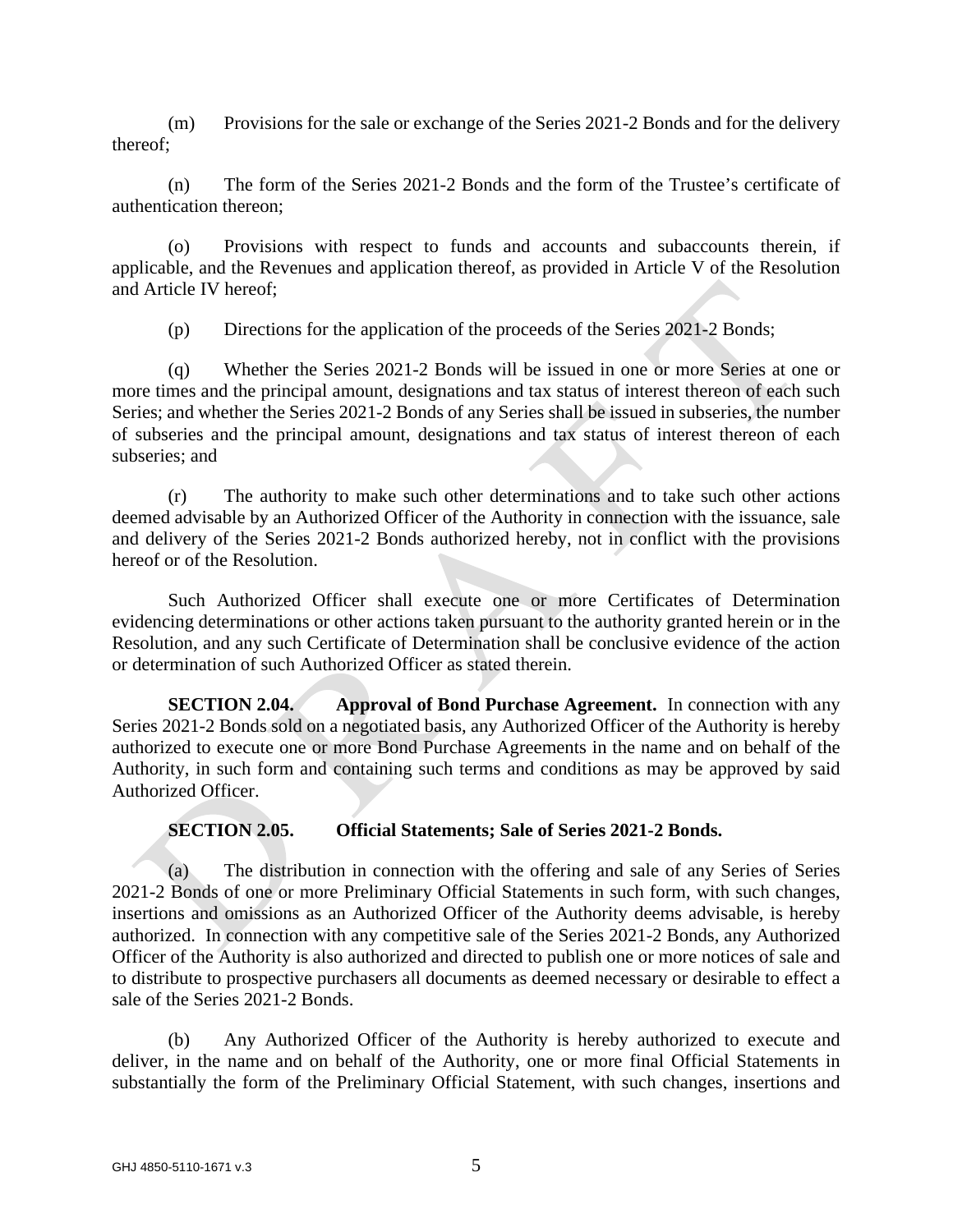omissions as said Authorized Officer deems advisable, and to permit the distribution of said Official Statements in connection with the offering and sale of the Series 2021-2 Bonds.

**SECTION 2.06. Execution of Documents.** Any Authorized Officer of the Authority is hereby authorized to execute and deliver, in the name and on behalf of the Authority, any and all documents and instruments, including, without limitation, a supplement to the Financing Agreement, if any; agreements to provide continuing secondary market disclosure as may be appropriate to ensure that the underwriter or underwriters for the Series 2021-2 Bonds and subsequent dealers can comply with Rule 15c2-12 under the Securities Exchange Act of 1934; all documents, agreements and instruments necessary to effect the purposes of the Series 2021-2 Bonds as described in Section 2.02 herein; agreements providing for credit enhancement and liquidity with respect to the Series 2021-2 Bonds; and any agreements with the applicable State agencies, authorities or other entities in order to effect the transactions for which the Series 2021- 2 Bonds shall be issued; and to execute all other documents and do and cause to be done any and all acts and things said Authorized Officer deems necessary, convenient or advisable in connection with the offering, sale and issuance of the Series 2021-2 Bonds and the effecting of the purposes of the Series 2021-2 Bonds as described in Section 2.02 herein; and to carry out the transactions contemplated by this Supplemental Resolution 2021-2.

## **ARTICLE III.**

### **EXECUTION AND AUTHENTICATION OF THE SERIES 2021-2 BONDS**

**SECTION 3.01. Execution and Authentication of Series 2021-2 Bonds.** Pursuant to the provisions of Section A–303 of Annex A to the Resolution, the Chairman, Vice Chairman or other Authorized Officer of the Authority is hereby authorized and directed to execute by his or her manual or facsimile signature the Series 2021-2 Bonds in the name of the Authority, and the corporate seal (or a facsimile thereof) shall be thereunto affixed, imprinted, engraved or otherwise reproduced thereon. The Secretary or an Assistant Secretary of the Authority is hereby authorized and directed to attest by his or her manual or facsimile signature the execution of the Series 2021- 2 Bonds.

The Trustee is hereby authorized to authenticate by manual or facsimile signature the Series 2021-2 Bonds and deliver the same to or upon the order of the Authority, in such amounts and at such times as the Trustee shall be directed in writing by an Authorized Officer.

**SECTION 3.02. No Recourse on Series 2021-2 Bonds.** No recourse shall be had for the payment of the principal, Sinking Fund Installments or Redemption Price of or interest on the Series 2021-2 Bonds or for any claim based thereon or on this Supplemental Resolution 2021- 2 against any member, officer or employee of the Authority or any person executing the Series 2021-2 Bonds, and neither the members of the Authority nor any other person executing the Series 2021-2 Bonds of the Authority shall be subject to any personal liability or accountability by reason of the issuance thereof, all such liability being expressly waived and released by every Holder of Series 2021-2 Bonds by the acceptance thereof.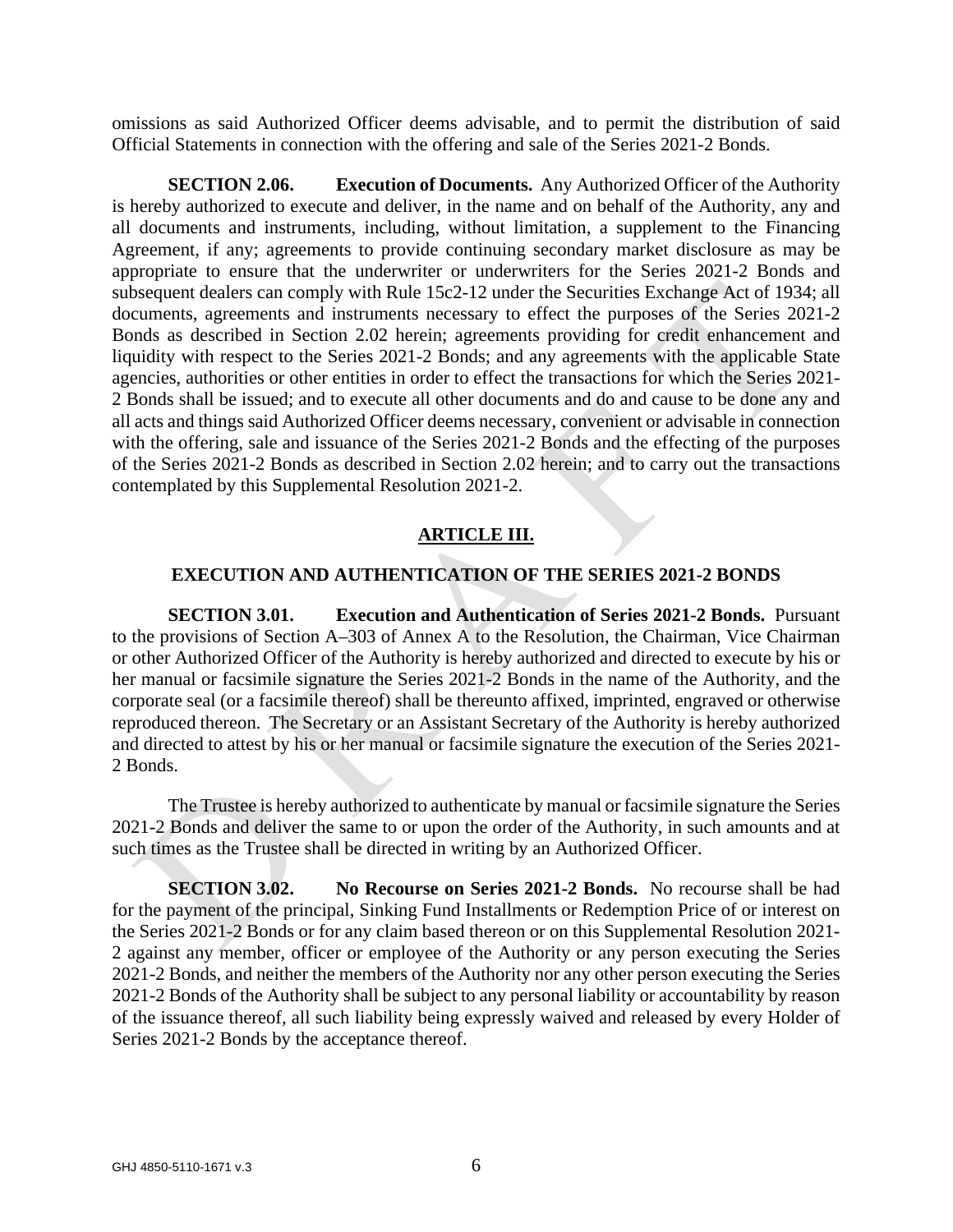#### **ARTICLE IV.**

## **APPLICATION OF PROCEEDS**

**SECTION 4.01. Application of Proceeds and Deposit of Moneys.** The Trustee shall apply the proceeds of the sale of the Series 2021-2 Bonds in accordance with the written instructions of an Authorized Officer of the Authority.

#### **ARTICLE V.**

#### **SPECIAL COVENANTS**

**SECTION 5.01. Tax Exemption; Rebates.** In order to maintain the exclusion from gross income for purposes of federal income taxation of interest on the Series 2021-2 Bonds that are issued as Tax-Exempt Bonds, the Authority shall comply with the provisions of the Code applicable to such Series 2021-2 Bonds, including without limitation the provisions of the Code relating to the computation of the yield on investments of the "gross proceeds" of such Series 2021-2 Bonds, as such term is defined in the Code, reporting of the earnings on such gross proceeds and rebates of earnings on such gross proceeds to the Department of the Treasury of the United States of America. In furtherance of the foregoing, the Authority shall comply with the provisions of the Tax Certificate executed by the Authority in connection with such Series 2021-2 Bonds.

The Authority shall not take any action or fail to take any action which would cause such Series 2021-2 Bonds to be "arbitrage bonds" within the meaning of Section 148(a) of the Code; nor shall any part of the proceeds of such Series 2021-2 Bonds or any other funds of the Authority be used directly or indirectly to acquire any securities or obligations the acquisition of which would cause any Series 2021-2 Bond issued as a Tax-Exempt Bond to be an "arbitrage bond" within the meaning of Section 148(a) of the Code.

The Authority shall make any and all payments required to be made to the Department of the Treasury of the United States of America in connection with such Series 2021-2 Bonds pursuant to Section 148(f) of the Code from amounts on deposit in the Arbitrage Rebate Fund and available therefor.

**SECTION 5.02. Survival of Covenants.** The obligation of the Authority to comply with the provisions of Section 5.01 hereof with respect to the rebate to the Department of the Treasury of the United States of America relating to the Series 2021-2 Bonds which are issued as Tax-Exempt Bonds shall remain in full force and effect so long as the Authority shall be required by the Code to rebate such earnings on the gross proceeds of such Series 2021-2 Bonds, notwithstanding that such Series 2021-2 Bonds are no longer Outstanding.

### **ARTICLE VI.**

#### **MISCELLANEOUS**

**SECTION 6.01. Reduction in Principal Amount of Series 2021-2 Bonds Authorized Under Certain Circumstances.** The principal amount of Series 2021-2 Bonds